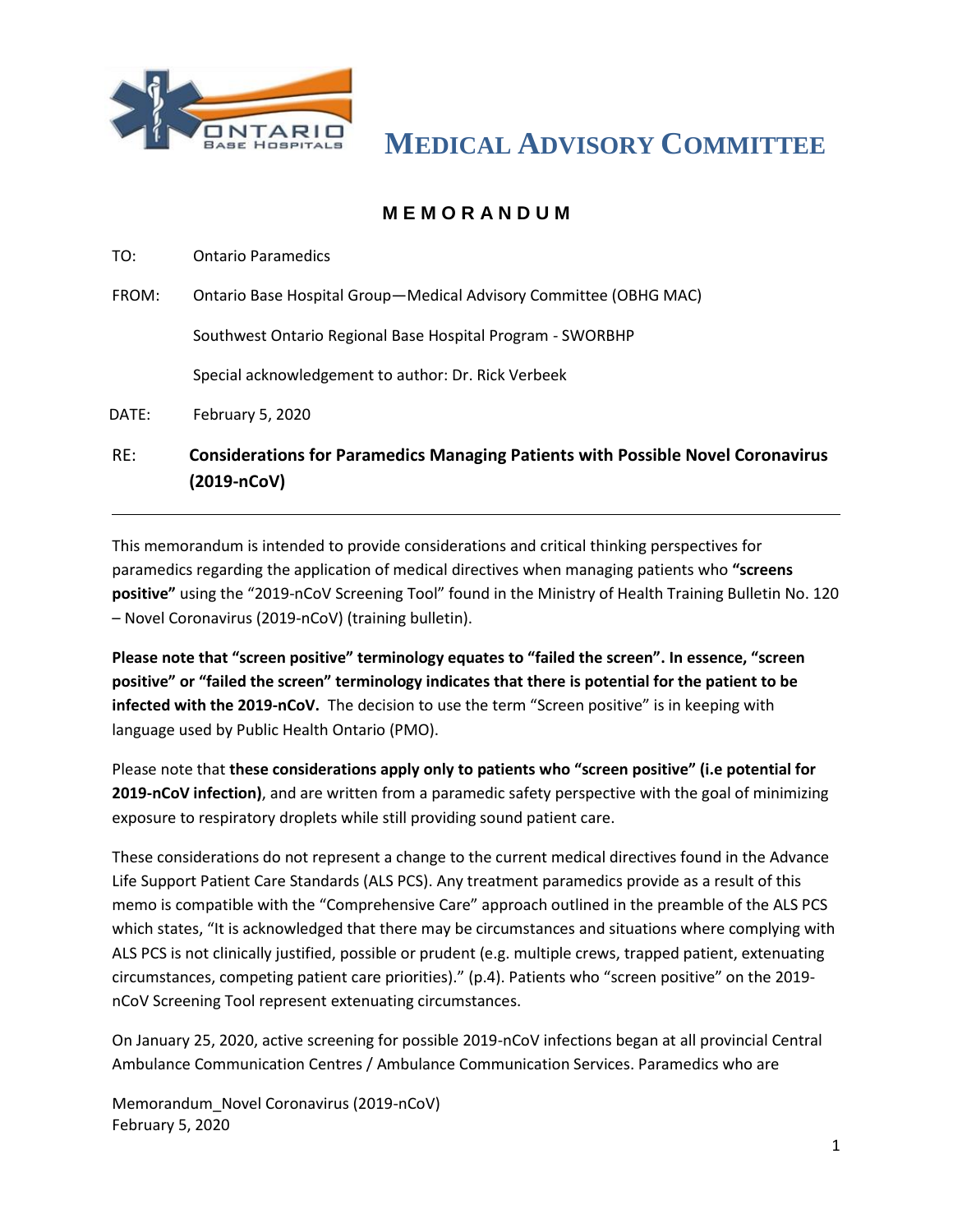

dispatched to these calls are pre-notified when responding to a patient at risk for 2019-nCoV. As with any patient who has a history suggestive of a febrile respiratory illness, paramedics should follow personal protective equipment (PPE) recommendations issued by your Service which must be compatible with Infection Prevention and Control practices outlined in the Patient Care and Transportation Standards v2.2 as well as the training bulletin.

Paramedics should document epidemiologic and clinical information on their Ambulance Call Report (ACR) that led to the conclusion the patient is at risk for 2019-nCoV infection, as well as the results of the "(2019-nCoV) Screening Tool" using the ACR codes found in the training bulletin.

Paramedics should **CONSIDER** the following when applying medical directives to patients at risk for 2019-nCoV infection. The word "**CONSIDER**" indicates that a paramedic should provide care consistent with the context of the treatment considerations unless there is strong clinical rationale to do otherwise.

Additional information related to these considerations and critical thinking perspectives regarding application of medical directives will be circulated if necessary.

## **Paramedic 2019-nCoV Treatment Considerations**

A paramedic may **CONSIDER** use of these treatment considerations in a patient who "screens positive" the 2019-nCoV Screening Tool (i.e. potential risk of having 2019-nCov infection).

## **1) Considerations for Assisted Ventilation**

A Paramedic may **CONSIDER** assisted ventilation.

#### **Indications**

Respiratory rate ≥40 breath per minute **OR** <6 breath per minute **AND** 

(a)  $SpO<sub>2</sub> < 85%$  (with oxygen administration)

**OR**

(b) EtCO<sup>2</sup> ≥50mmHg (if available) **AND** EtCO<sup>2</sup> increases by a further 5mmHg (if available)

Memorandum\_Novel Coronavirus (2019-nCoV) February 5, 2020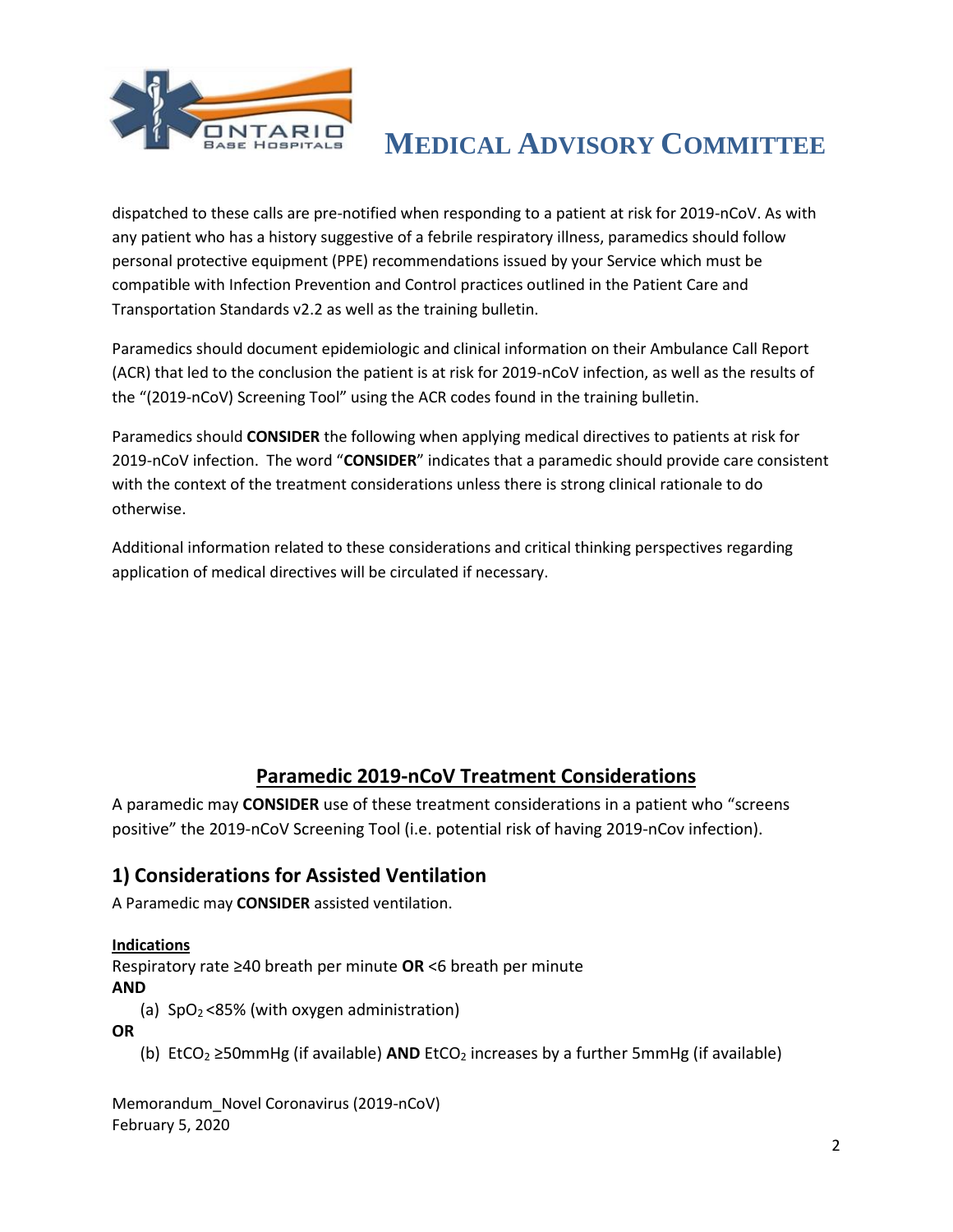

| <b>Conditions</b>                       |             |                       |                                  |  |  |
|-----------------------------------------|-------------|-----------------------|----------------------------------|--|--|
| <b>Bag Valve Mask (BVM) Ventilation</b> |             | <b>Airway Adjunct</b> |                                  |  |  |
| Age                                     | N/A         | Age                   | N/A                              |  |  |
| <b>LOA</b>                              | N/A         | <b>LOA</b>            | N/A                              |  |  |
| <b>HR</b>                               | N/A         | <b>HR</b>             | N/A                              |  |  |
| RR                                      | $≥40$ OR <6 | <b>RR</b>             | $≥40$ OR <6                      |  |  |
| <b>SBP</b>                              | N/A         | <b>SBP</b>            | N/A                              |  |  |
| Other                                   | N/A         | Other                 | Unable to establish an<br>airway |  |  |

| <b>Orotracheal Intubation (ACP only)</b> |                                                         | <b>Supraglottic Airway (if available)</b> |                                                                                                                                              |
|------------------------------------------|---------------------------------------------------------|-------------------------------------------|----------------------------------------------------------------------------------------------------------------------------------------------|
| Age                                      | N/A                                                     | Age                                       | N/A                                                                                                                                          |
| <b>LOA</b>                               | N/A                                                     | <b>LOA</b>                                | $GCS = 3$                                                                                                                                    |
| HR                                       | N/A                                                     | <b>HR</b>                                 | N/A                                                                                                                                          |
| RR                                       | N/A                                                     | <b>RR</b>                                 | N/A                                                                                                                                          |
| <b>SBP</b>                               | N/A                                                     | <b>SBP</b>                                | N/A                                                                                                                                          |
| Other                                    | Unable to adequately<br>manage the airway<br>using BVM. | Other                                     | Unable to adequately<br>manage the airway<br>using BVM.<br>Patient must in cardiac<br>arrest. (PCP only)<br>Absent gag reflex. (ACP<br>only) |

Memorandum\_Novel Coronavirus (2019-nCoV) February 5, 2020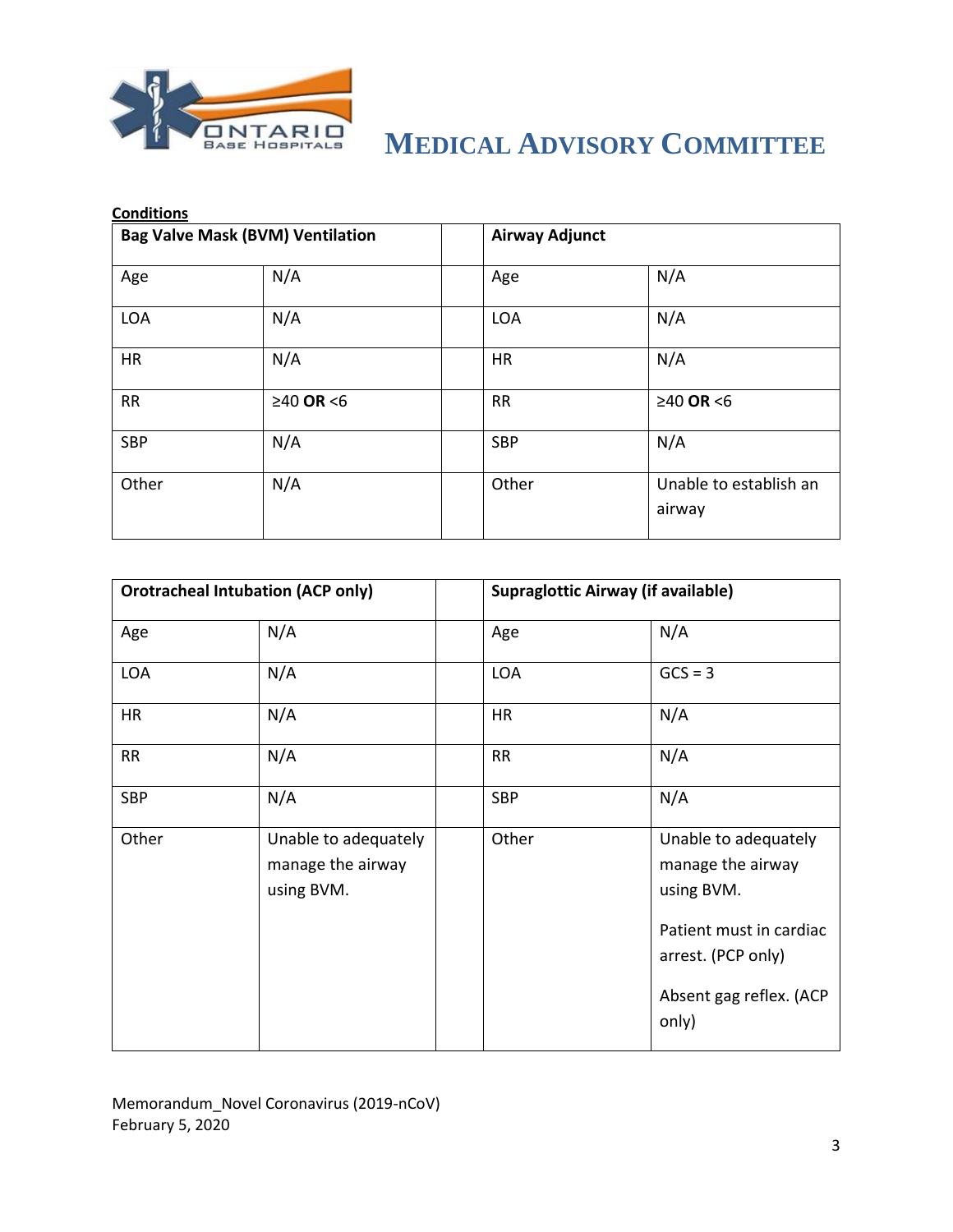

| <b>Contraindications</b>                |  |                            |  |  |
|-----------------------------------------|--|----------------------------|--|--|
| <b>Bag Valve Mask (BVM) Ventilation</b> |  | Airway Adjunct             |  |  |
|                                         |  |                            |  |  |
| N/A                                     |  | Patient unable to tolerate |  |  |

| <b>Orotracheal Intubation (ACP only)</b> | <b>Supraglottic Airway</b>    |
|------------------------------------------|-------------------------------|
| N/A                                      | Active vomiting               |
|                                          | Inability to clear the airway |
|                                          | Airway edema                  |
|                                          | Stridor                       |
|                                          | Caustic ingestion             |

#### **Treatment**

**CONSIDER** assisted ventilation.

## **2) Considerations for Use of Salbutamol for treating patients with respiratory distress under the Bronchoconstriction Medical Directive**

- a) For mild-moderate respiratory distress **CONSIDER** withholding Salbutamol unless respiratory distress becomes severe with no cough.
- b) For severe respiratory distress and no cough, **CONSIDER** administering Salbutamol using an MDI and spacer device. Administer Salbutamol using a "tidal breathing" technique whereby the patient takes 5 normal breaths through the spacer device rather than a single deep breath with a breath hold.
- c) For severe respiratory distress with cough (even without the need for assisted ventilation) **CONSIDER** administering IM epinephrine per the Bronchoconstriction Medical Directive. **CONSIDER** a maximum of 2 doses. CONSIDER withholding Salbutamol.

### **3) Considerations for Endotracheal Medications**

a) **CONSIDER** withholding endotracheal medications in all circumstances.